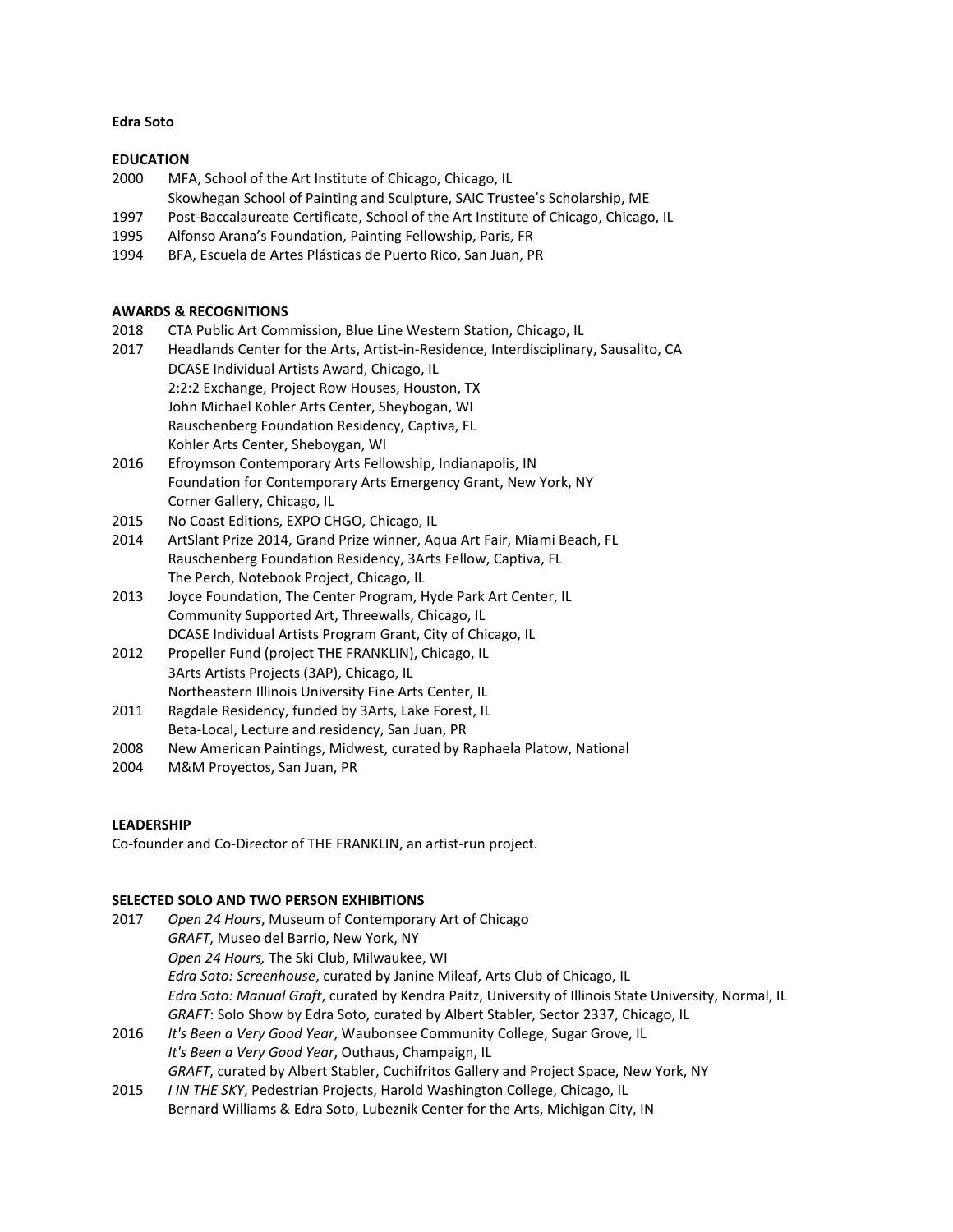*DOMINODOMINO*, with Dan Sullivan, Morgan Lehman for EXPO Projects, EXPO CHGO, IL *DOMINODOMINO*, with Dan Sullivan, Morgan Lehman Gallery, New York, NY

- 2014 *Say Everything*, Lloyd Dobler Gallery, Chicago IL *Excess of Joy*, Seerveld Gallery, Trinity College, Chicago, IL
	-
- 2013 *GRAFT*, Terrain, Chicago, IL
- 2012 *24HRS/25DAYS 'The Wedding Cake Project'*, New Capital, Chicago, IL *LIVING by Example*, Northeastern Illinois University Fine Arts Center, Chicago, IL
- 2010 *Homily*, Ebersmoore, Chicago, IL
- 2009 *The Chacon-Soto Show*, 12 x 12 Museum of Contemporary Art, Chicago, IL
- 2007 *Edra Soto: Familiar Portraits*, POLVO, Chicago, IL

# **SELECTED GROUP EXHIBITIONS**

2018 *ISLA*, curated by Jacqueline Milad, Center for the Arts, Towson University, Towson, MD *Out of Easy Reach*, curated by Allison Glenn, DePaul Art Museum, Chicago, IL *Centro de Desarrollo de las Artes Visuales* / MacArthur Foundation International Connections, Havana, Cuba

# 2017 *Monarchs*, curated by Risa Puleo, Bemis Center for Contemporary Arts, Omaha, NE

*Spots, Dots, Pips and Tiles*, curated by Arden Sherman & Maria Elena Ortiz, Perez Art Museum, Miami, FL

*Traduttore, Traditore*, curated by Karen Greenwalt and Katia Rivera, Gallery 400, Chicago, IL

*Infinite Games*, curated by John Preus, Open House Contemporary, Chicago, IL

*Summer on the River*, Floating Museum, Chicago, IL

*Horizon / Paisaje*, Fresh Window Gallery, New York, NY

*Standards Variance*, curated by Greg Ruffing and Brandon Alvendia, Public Access, Chicago, IL The

*Dangerous Professor*, curated by Ruslana Lichtzier, Triumph, Chicago, IL

*Dock 6* Design & Art, Chicago, IL *Personals*, Skowhegan, New York, NY

*Our Rooms Share a Wall* (w/Dan Hojnacki), Collabo, Chicago, IL

*Lip Sync 2017*, DfbrL8r, Chicago, IL

*Mind's I*, curated by Anne Harris, Ed Paschke Art Center, Chicago. IL

*Beyond Printmaking*, curated by Patricia Villalobos, TexasTech University, Lubbock, TX

# *Ida y vuelta*, curated by Laura Bravo, Museo de Historia, Antropología y Arte de la UPR, San Juan, PR

2016 *Spots, Dots, Pips and Tiles*, curated by Arden Sherman & Maria Elena Ortiz, Hunter College, East Harlem Gallery, NY

*RENBEN 2016*, The Renaissance Society, Chicago, IL

*Connect*, curated by Allison Glenn, Hyde Park, IL

*Minimum Requirement*, Silent Funny, Chicago, IL

The Arts Club Centennial Celebration (performance), Chicago IL

*New Age Now: Art Auction*, 2016 Green Lantern Press Fundraiser, Sector 2337, Chicago, IL

*The Suffragette Social*, Spudnik Press, Chicago, IL

*I Am Prepared*, curated by Charlotte Street Foundation, La Esquina, Kansas City, KS

*The International Printmaking Alliance*, Imperial Ancestral Temple Art Museum, Beijing, China

*Great Poor Farm Experiment*, curated by Lise Baggesen and Yvette Brackman, Manama, WI

*This room is a work made of people* curated by Alberto Aguilar, The Art Institute of Chicago, IL

*There was no joy in the brilliance of sunshine*, curated by Ruslana Lichtzier, Efrain Lopez Gallery, Chicago IL

*Manual GRAFT*, Rapid Pulse International Performance Festival, Defibrillator Gallery, Chicago, IL

*White Feelings*, curated by Albert Stabler, Figure One Gallery, Champaign, IL

2015 *IV Trienal Poli / Grafíca de San Juan*, *Latinoamerica y el Caribe*, San Juan, PR *Bernard Williams & Edra Soto*, Lubeznik Center for the Arts, Michigan City, IN *Field for Play*, O'Connor Gallery, Dominican University, River Forest, IL *Terrain Biennial*, Oak Park, IL

*SPECTRA*, UNO St. Claude, University of New Orleans, LA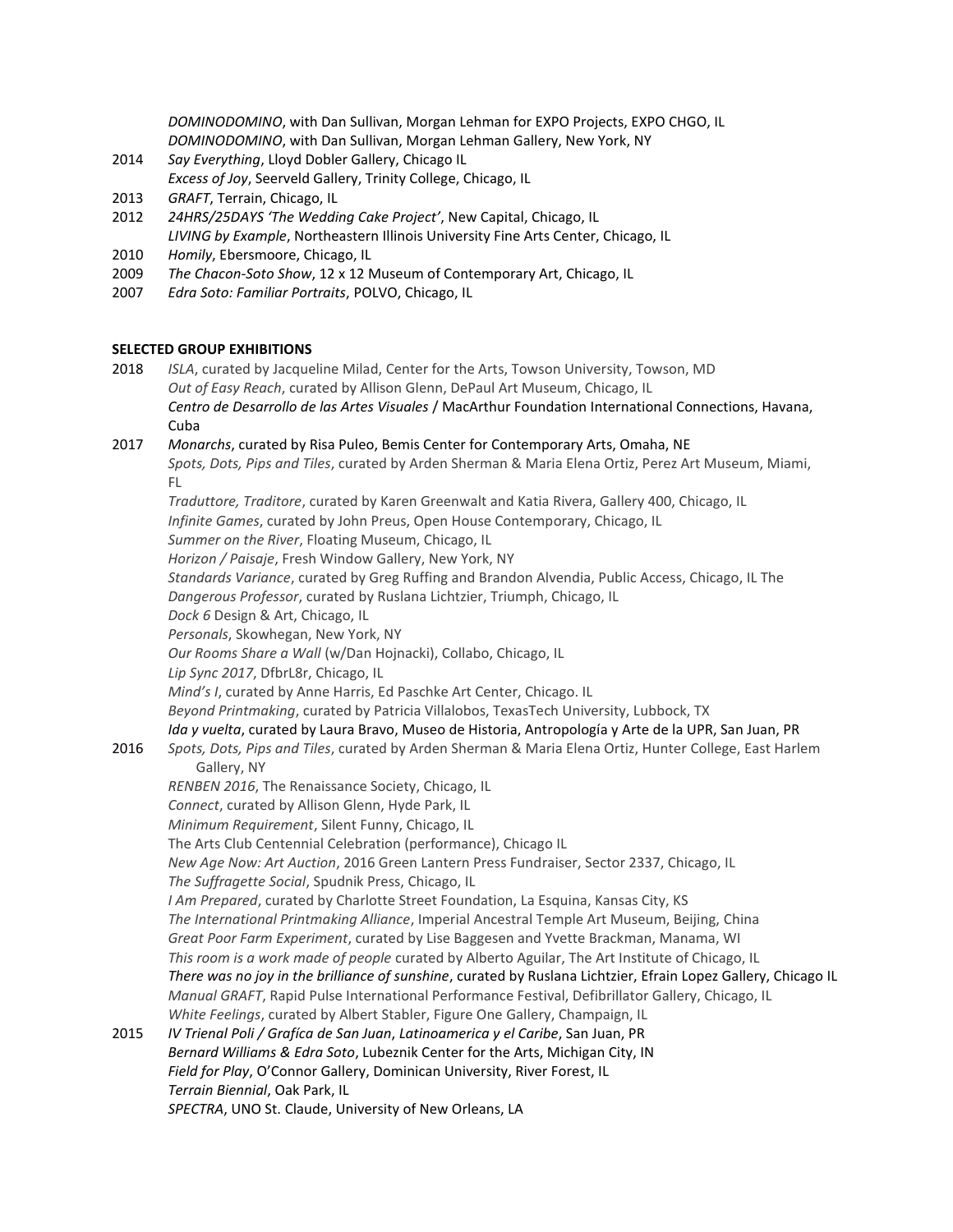*Material Normal Monumental*, Riverside Arts Center, Riverside, IL *DUCKS SHOW LA*, Minotaur Projects, Los Angeles, CA 2014 *HomeComing*, National Museum of Puerto Rican Arts & Culture, Chicago, IL *Caps for Sale*, The Bike Rook, Chicago, IL *DUCKS*, Greenpoint Terminal Gallery, New York, NY *Wedding to Unknown* (collaboration with Alberto Aguilar), Glass Curtain Gallery, Chicago, IL *Dock 6* Design & Art Series 7 & 8, Chicago, IL *HEAD*, Western Exhibitions, Chicago IL *Renaissance re-visited*, South Side Community Art Center, Chicago, IL *Living Arrangement*, (collaboration with Aguilar) Steven Zevitas Gallery, Boston, MA 2013 *Home Bodies* (collaboration with Alberto Aguilar) Museum of Contemporary Art of Chicago, IL *Front & Center*, Hyde Park Art Center, Chicago, IL *et aliae*, curated by Beatriz Santiago, Galeria Agustina Ferreyra, San Juan, PR 2012 *Sic Transit Gloria Mundi: Industry of the Ordinary w/ ED JR*., Chicago Cultural Center, Chicago, IL *Show#10: Your Face is a Landscape*, curated by S. Reisman & R. Shinata, Field Projects, New York, NY *Afterimage*, curated by Dahlia Tulet and Thea Nichols, The Roger Brown Study Collection, Chicago, IL *Afterimage*, Center for Book and Paper Arts, Columbia College Chicago, IL *Interconexiones: Lecturas curatoriales de la Colección Permanente*. Museo de Arte de Puerto Rico, San Juan, PR *MDW Fair*, The Franklin (owner) and The Peanut Gallery (exhibitor), Mana Contemporary, Chicago, IL *A Personal Dinner Invitation* w/ Alberto Aguilar, ShOP / Roots & Culture, Chicago, IL *Blaque Lyte Show*, curated by Paul Nudd and Chris Kerr, ADA Gallery, Richmond, VA *Afrolatinos*, Museo de Arte de Caguas, PR *Home Knowledge Spectacular*, curated by Alberto Aguilar and Jorge Lucero, North Branch, IL *Program Suffer Abstain Deprogram*, curated by Albert Stabler, Harold Washington College, Chicago, IL *Dock 6* Design & Art Series #3 & #4 (collaboration with Navillus Woodworks), Chicago, IL 2011 *Archival Impulse*, curated by Lorelei Stewart, Gallery 400 UIC, Chicago, IL *CoLaboratory*, curated by Annie Morse, Glass Curtain Gallery, Columbia College Chicago, IL *Heads and Poles* curated by Scott Wolniak and Paul Nudd, Western Exhibitions, Chicago, IL *An Exchange with Sol LeWitt*, curated by Regine Basha, Cabinet magazine, NY, NY 2010 *Six Rooms*, Longman & Eagle and Harold Arts, Chicago, ILv Office Romance!, Threewalls, Chicago, IL 2009 *Artists Run Chicago with Second Bedroom Project Space*, Hyde Park Art Center, Chicago, IL *Church-Exercise-Salad,* curated by Bert Stabler, Co-Prosperity Sphere, Bridgeport, IL *Puerto Rico: Geografía humana, fotografias y video del siglo XXI*, curated by J. Lopez Quintero, Art Museum of the Americas and Smithsonian Latino Center, Washington D.C. and Museo de Puerto Rico, San Juan, PR

# **PUBLIC ART COMMISSIONS**

2018 GRAFT with Dan Sullivan. Chicago Transit Authority, Blue Line Western Stop, Chicago, IL

## **SELECTED CURATORIAL PROJECTS**

- 2018 *Under the Influence,* Ralph Arnold Gallery, Loyola University, Chicago, IL Expansive Tapestry, Latino Arts, Inc., Milwaukee, WI
- 2017 *Home Feelings*. Project Row Houses, Chicago, IL
- Dock 6 Collective, Design & Art 10, Chicago, IL
- 2016 Welcome to the End, THE FRANKLIN, Chicago, IL Special Exhibitions, School of the Art Institute of Chicago, MFA 2016 Selection, EXPO CHGO, Chicago, IL The Annual SHOWROOM, Chicago Artists Coalition, Chicago, IL Everything Must Go! Art Fair (for THE FRANKLIN), Heaven Gallery, Chicago, IL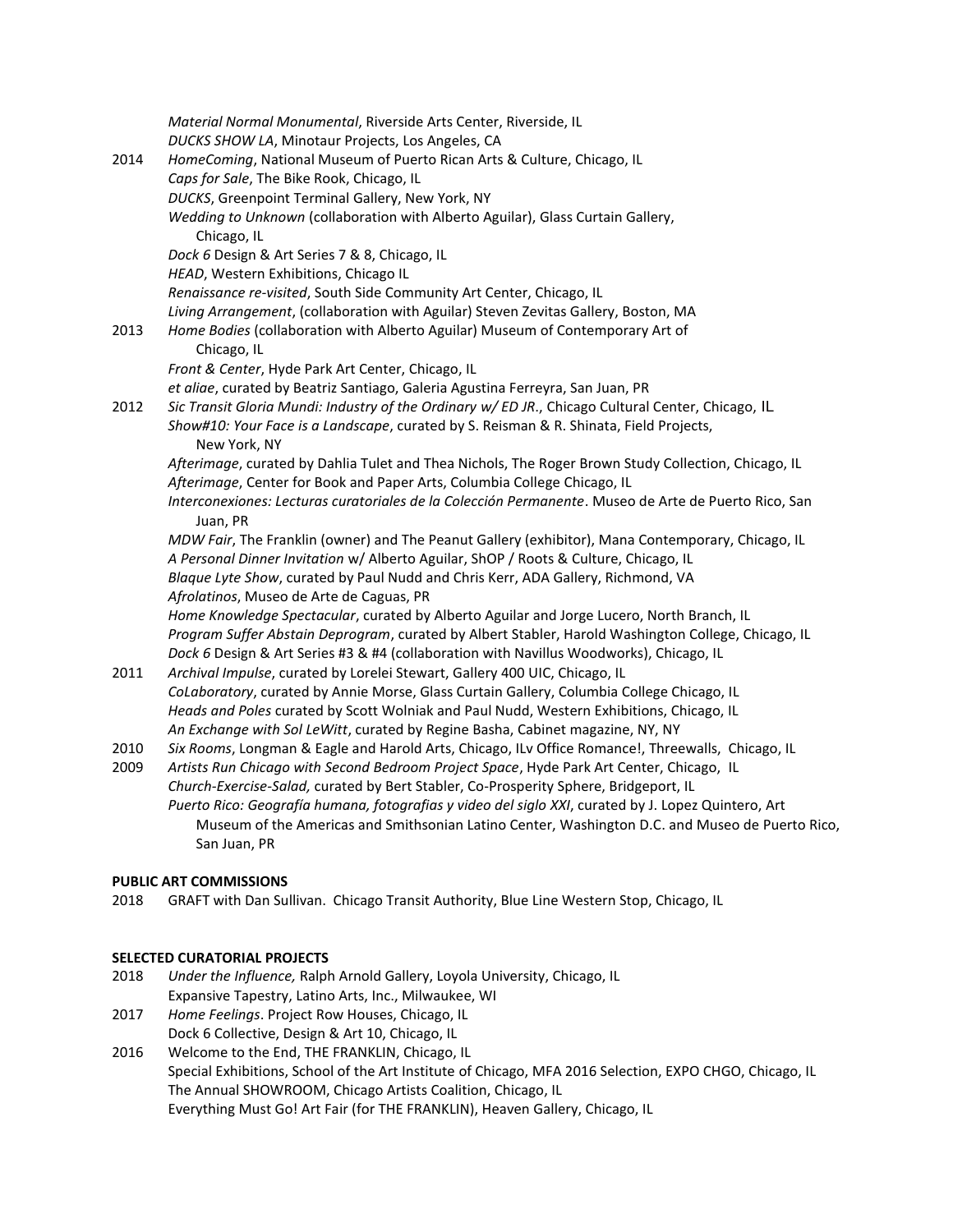41L, Revival Food Hall, Chicago, IL DOCK 6 Collective Design & Art Series #9, Chicago, IL *Present Standard* (with Josue Pellot), Chicago Cultural Center, Chicago, IL

- 2015 *SPECTRA*, with Maria Gaspar and Damon Locks, UNO St. Claude, LA
- 2014 Threewalls annual gala (THE FRANKLIN), MANA Contemporary, Chicago, IL
- 2013 Chicago Artists Month, East Garfield Park neighborhood curator, Chicago IL
- 2012 YO SOLO (visual art portion) Maria Gaspar, Alberto Aguilar, Jorge Lucero, Josue Pellot and Paola Cabal, Collaboraction, Chicago, IL PROJECT 0012, Skowhegan School alumni & residents. Journey's End Farm, ME Design & Art Series #1 (concept founder), Dana Carter, Meg Duguid, ED JR., Molly Zuckermand-Hartung, Kirsten Leenaars, Dock 6 Collective, Chicago, IL
- 2010 Thad Kellstadt, Corinne Halbert and Carmen Price, Ebersmoore, Chicago, IL
- 2009 Zombie: A Mindless Affair, Antena, Chicago, IL

## **TEACHING**

| 2013 to present Contemporary Practices Department, Lecturer, School of the Art Institute of Chicago, Chicago, IL |
|------------------------------------------------------------------------------------------------------------------|
| The Bridge Program, Professional Development Program, Facilitator, Hyde Park Center, Chicago,                    |
| IL                                                                                                               |
| Art and Street Culture, Early College Program (Summer Institute) Instructor, School of the Art                   |
| Institute of Chicago, Chicago, IL                                                                                |
| Inside Innovative Minds, Early College Program (Summer Institute) Instructor, School of the Art                  |
| Institute of Chicago, Chicago, IL                                                                                |
| Art Teacher, Noble Street College Prep High School, Chicago, IL                                                  |
| Art Teacher, Kelvyn Park High School, High School, Chicago, IL                                                   |
| Art Teacher's Assistant, Bowen High School, Chicago, IL                                                          |
|                                                                                                                  |

## **SELECTED BIBLIOGRAPHY**

Alamo-Costello, Chester. "Soto & Sullivan - The Franklin." COMP Art & Design Magazine, February 3, 2015. "Announcing the 2014 Artslant Prize Winners." Artslant, November 3, 2014.

Arriola, Oscar. "The Chacon-Soto Show." Fotoflow, June 16, 2009

Arruza, Eddie. "Chicago's Latino Artists in Spotight as Biennial Conference Kicks Off." WTTW PBS, April 6, 2016. "Artslant Prize Winners Robin Kang and Edra Soto are Currently Exhibiting." Artslant, November 14, 2014. Bauer, Andrea. "The Franklin, a backyard gallery in East Garfield Park" Chicago Reader, September 29, 2014. Behar, Ionit. "Highlights and Surprises: A First Look at Expo Chicago 2015." Artslant, September 18, 2015. Chacón O'Farrill, Zorián. "Arte boricua en Chicago." índice, Marzo 29, 2017.

"Chicago Artists Writers, The Franklin." Temporary Art Review, October 2013.

Correa, Cristina. *Leave it Open*, (Ekphrastic poem) After Edra Soto's *GRAFT*, 2013, Site-specific installation / wood structure. Diálogo Journal, Vol. 20, No. 1 (Spring 2017): 191.

Cristello, Stephanie. "Edra Soto: Selling a Fantasy." (catalogue and online mag.) ArtSlant, December 4, 2014.

---. "Here and Now: Navigating the Present Standard / Aquí y ahora: Sondeando el Present Standard." Exh. cat. *Present Standard*. Chicago: DCASE, 2016, 22-25.

De La Barra, Pablo León. "Dispatch: Puerto Rico." Guggenheim blog, September 5, 2014.

Del Valle Hernandez, Sara. "ICP anuncia su cuarta Trienal Poligrafica, Primera Hora." July 2014.

Dluzen, Robin. "Report: Chicago." art ltd, May 10, 2016

"Edra Soto: Exhibitions at the Arts Club of Chicago and Sector 2337." Chicago Artist Resource, January 23, 2017.

"Edra Soto & Danny Giles at Sector 2337." Bad at Sports, Blog, February 20, 2017.

Forst, Morgan. "Artist of the Week: Edra Soto." Chicago Woman, March 13, 0217.

Foumberg, Jason. "Best of Art 2012: Best New Art Space: The Franklin." Chicago Magazine, December 31, 2012. ---. "Chicago: Burn the Pedestal." Sculpture Magazine, October 2012.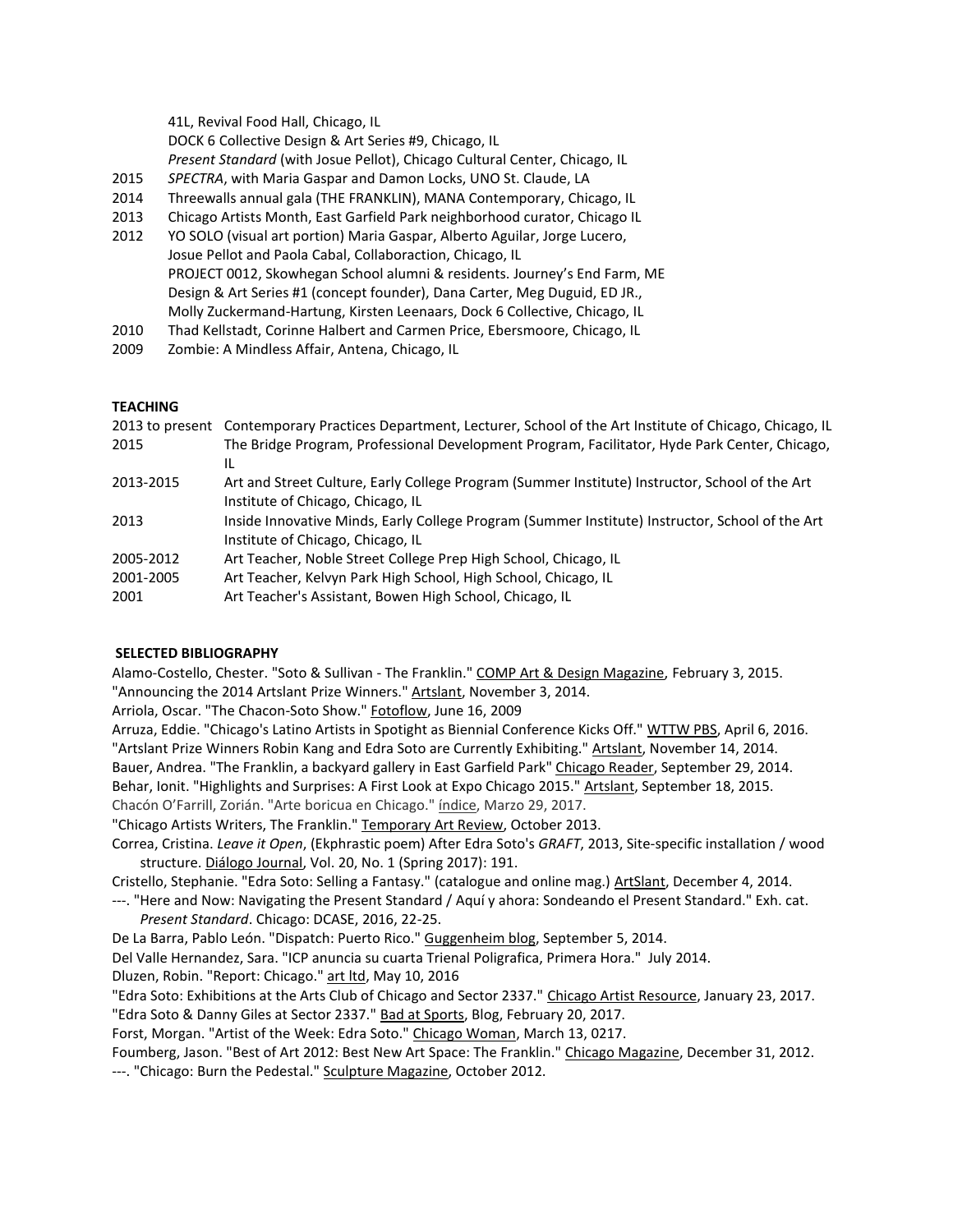---. "Top Five of Everything." NewCity, January 2011.

- Franco, Marina Reyes. "DOMINODOMINO, Edra Soto and Dan Sullivan at Morgan Lehman, New York City, NY." Artelsewhere, Blog, May 11, 2015.
- ---. "Present Standard, a group show at the Chicago Cultural Center." April 7, 2016/ "The Franklin." Temporary, October 29, 2013.

Fuentes, Elvis. "Reviews - Edra Soto." arte al día, No. 111 (Noviembre 2005).

- Gomez, Sergio. "Artists Edra Soto Shares Her Story and Talks About the 'Present Standard' Exhibition at the Chicago Cultural Center." artNXTlevel.
- Grabner, Michelle. "Westward Homes." Art in America, January 2015, pp. 37-38.
- "Graft, Artslant Prize Winner Edra Soto's Exhibit Opens Today at Cuchifritos Gallery + Project." Artslant, April 1, 2016.
- "Graft: una instalación de Edra Soto." VIceVersa Magazine, Marzo 28, 2016.
- Hanna, Noah. "Review: Present Standard/Chicago Cultural Center." NewCity, February 29, 2016.
- Hazen, Jen. "Artist Edra Soto Examines the Sexual Prowess of Iris Chacon at MCA." Chicagoist, June 5, 2009.
- Hardberger, John. "What am I Doing This Weekend." Chicago Magazine, April 21, 2016.
- Hegert, Nathalie. "10 Supremely Instagrammable Opportunities for 2014 Art Basel in Miami Beach." Mutual Art, December 3, 2014.
- Herrera, Olga U. *Chicago Latino Art Now Virtual Gallery, eGallery Guide*. Chicago: Inter-University Program for Latino Research, UIC in collaboration with the Smithsonian Latino Center, 2016, p. 34.
- "Home Feelings at Project Row Houses." Art Viewer, June 4, 2017. Online: http://artviewer.org/home-feelings-atproject-row-houses/ Accessed August 2, 2017.
- Isé, Claudine. "Four for Fall." Art 21 blog, September 28, 2010.
- ---. "Interview with Edra Soto: Heaven, Hell and 'The Jesus of Dogs."" Bad at Sports, January 11, 2010.
- Jan, Eytan, *CRIBS*, I Heart, Chicago edition, January 2015.
- Lam, Jenny. "What Comes Next: An Interview with Edra Soto." Sixty Inches from Center, November 19, 2016. Lane, S. Nicole. "In Profile: Edra Soto." NewCity, January 10, 2016.
- ---. Sangria and Meryl Streep Close *Relocating Techniques* at Corner." 3CR Third Coast Review, May 16, 2016.
- Leenard, Angee. "Edra Soto at Spudnik Press | A Brief Interview." Spudnik Press Cooperative, Sept. 20, 2016.
- Luna, Mev. "Edra Soto: artista y co-directora de The Franklin." emerge, Fall 2016/Spring 2017.
- Mayo, Amanda Roscoe. "Review: Expo Chicago: Projects." SFAQ, September 25, 2015.
- McKean, Lise. "Mining the Mother Lode." Bad at Sports, Blog, September 23, 2014.
- McKenzie, Duncan. "Episode 547: Present Standard." Bad at Sports, April 24, 2016.
- Meier, Allison. "Grafting Puerto Rican Architecture onto the Lower East Side." Hyperallergic, April 27, 2016.
- Moxley. Alyssa. "Review: Edra Soto / Lloyd Dobler Gallery." Newcity, October 2014.
- Nichols, Thea Liberty. "Edra Soto's Graft." Bad at Sports, Blog, April 18, 2013.
- Nitkin, Alex. "The Franklin Outdoor Art Gallery Makes 'Everyone Feels Welcome' Year-Round." DNAInfo Chicago, August 28, 2015.
- Otero, Carlos Antonio, La Chacon de Edra Soto, El Vocero Puerto Rico, October, 2010
- Picard, Caroline. "Hybridity of Thought, An Interview with Edra Soto," Bad at Sports / Art Slant, March 16, 2011.
- Potter, Melissa. "I in the Sky: An Interview with Edra Soto." Gender Assignment, Tumblr, January 25, 2016.

"Puerto Rican Artists Communities." Chicago Art Magazine.com, September 2010.

Quiles, Dan. "Review: Chicago Present Standard." ArtForum, January 2016.

Ragalie, Steve. "ChiCritics Goes to Oak Park." chicritics.com, March 2013.

Reaves, Kelly. "The Franklin: Not Your Typical Yard Art" Gapers Block, March 2, 2012.

- Reichert, Elliot J. "Edra Soto's Really Good Year: A Conversation on Practice, Collaboration and Education." Art 50. NewCity, September 14, 2016.
- Ritchie, Abraham. "Editor Pick / Living by Example…" Flavorpill, January 2011.
- ---. "The Inadvertent Chicago Biennial of 2011." ARTslant, February 7, 2012.
- Salinas-Duda, Nyki. "Ingesting Glory." Proximity Magazine Winter / November 2013.
- Schmutz, Trevor. "'Present Standard' Preview at the Chicago Cultural Center." 3CR Third Coast Review, January 27, 2016.
- Seidell, Marla. "Portrait of the Artist: Edra Soto." NewCity, October 13, 2008.

Seierzputowski, Kate. "An Art Wedding Full of Strangers." Hyperallergic, March 2014.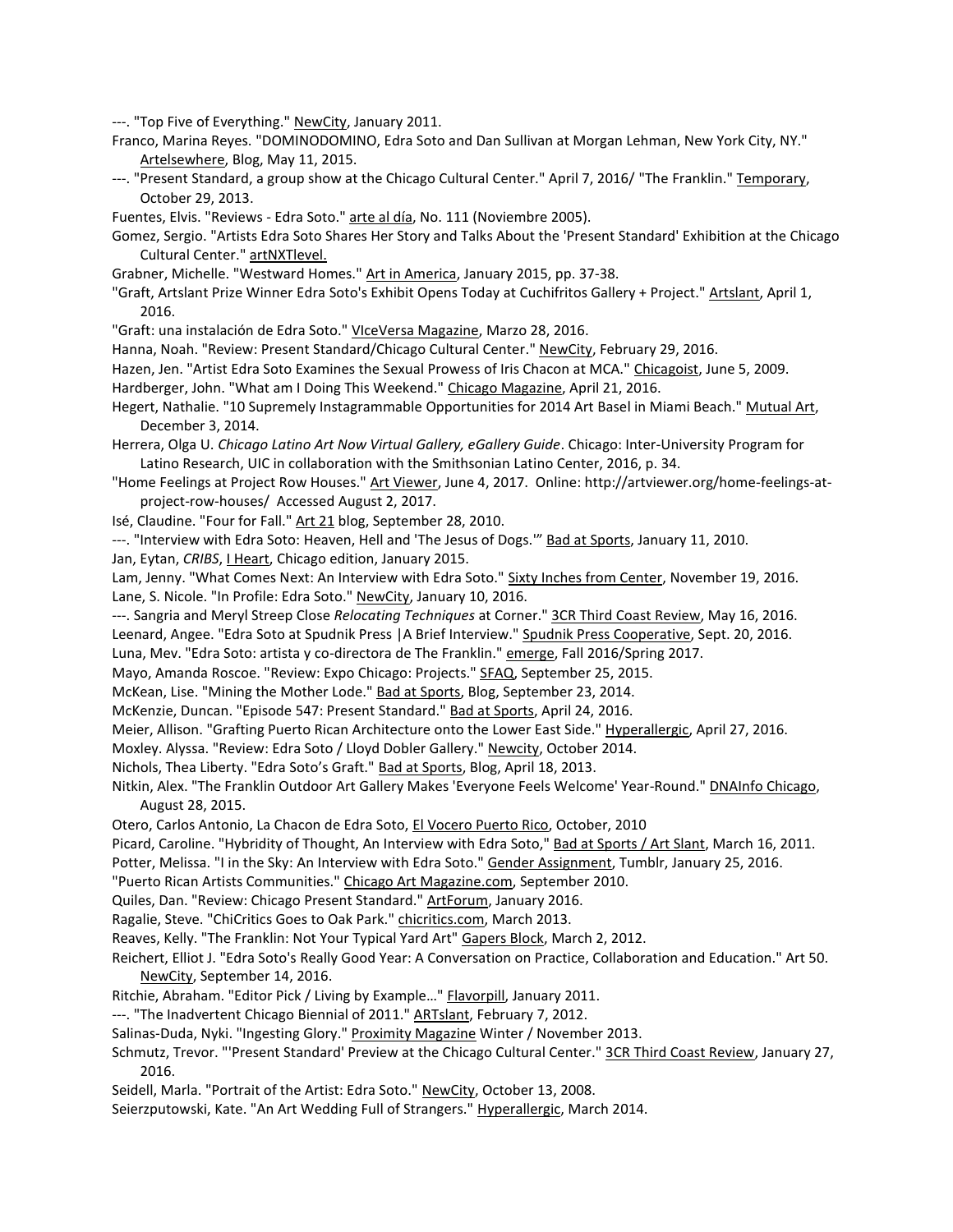Shabaka Onajide. "Dominoes: Bones of Miami." Sugarcane Magazine, July 2017

Stabler, Bert. "Graft: Edra Soto / Recommended." NewCity, March 2013.

- ---. "Review: Edra Soto/Terrain." NewCity, April 2, 2013.
- ---. "Review: Edra Soto/Ebersmoore." NewCity, September 2010.
- ---. "Homily at Ebersmoore Recommended." NewCity, September 2010.
- ---. "Short Takes on Current Shows." Chicago Reader, January 25, 2007.
- Thiel, Julia. "Morning Art: Edra Soto." Chicago Reader, December 10, 2009.
- "Three to See: War and America." WBEZ 91.5 News, November 9, 2007, Chicago, IL
- Tsapovsky, Flora. "Feature: Reflective Retreat." Pacific Sun, March 15, 2017.
- Tulett-Gross, Dahlia and Thea Liberty Nichols, *Afterimage*, DePaul Museum, September 2012.
- Urchick, Stephen. Gripping Art: 'Present Standard' and 'Librería Donceles' Make the Cultural Center all Touchy Feely." South Side Weekly, February 9, 2016.
- Valys, Philip. "Artists add up to the history and symbolism of Dominoes at Perez Art Museum." Southflorida.com, July 26, 2017.
- Vasquez Collazo, Edwin. "La artista puertorriqueña Edra Soto gana el ArtSlant Prize 2014 en Estados Unidos." Puerto Rico Art News, 24 de noviembre de 2014.

Viera, Lauren. "Collecting for the love of art." Chicago Tribune, October 22, 2010.

Waxman, Lori. "Good Looking: A Survey of Contemporary Latino Art." Chicago Tribune, February 24, 2016.

"All together now: A new biennial in Elmhurst." Chicago Tribune, January 14, 2016.

- ---. "Personal exhibits line in "Living by Example," "House is Not a Home." Chicago Tribune, February 29, 2012.
- ---. "Home Is Where the Art Is." Chicago Tribune, March 2012.

Weinberg, Lauren. "Living by Example review." TimeOut Chicago, March 2012.

Wennemark, Erik. "Review: Brian McNearny and Edra Soto / Roots & Culture." NewCity, December 21, 2009.

Worley, Sam. "Chiming in the last weekend of Chicago Artists Month in East Garfield Park." Chicago Reader, October 22, 2013.

Yeapanis, Stacia. "OtherPeoplePixels Interviews Edra Soto." OtherPeoplePixels Blog, 2016.

#### **AFFILIATIONS**

| 2015             | Chicago Architecture Biennial: THE FRANKLIN / Affiliate Program Partner                               |
|------------------|-------------------------------------------------------------------------------------------------------|
| 2014 - 2015      | ACRE in partnership with THE FRANKLIN: ACRE (Artists' Cooperative Residency and Exhibitions)          |
| 2013 - 2016      | Ragdale Foundation: Fine Arts Curatorial Committee.                                                   |
| $2012 -$ Ongoing | THE FRANKLIN: Outdoor exhibition space. Edra Soto and Dan Sullivan, Designers, founders and           |
|                  | directors.                                                                                            |
| 2007-2008        | Threewalls $-501(c)$ 3 organization dedicated to increasing Chicago's cultural capital by cultivating |
|                  | contemporary art practice and discourse.                                                              |

#### **VIDEO**

Aguilar, Alberto. "Formative Works: Edra Soto." March 23, 2016. https://www.youtube.com/watch?v=MjshABE84A0

#### **ARCHIVES AND CURATED ARTISTS REGISTRIES**

Viewing Program, The Drawing Center, New York Museo de Arte de Puerto Rico, Puerto Rico Chicago Latino ArTchive, Inter-University Program for Latino Research, UIC

### **CONTACT INFORMATION**

Edra Soto 3522 W. Franklin Blvd., Chicago, IL 60624 312 823-3632